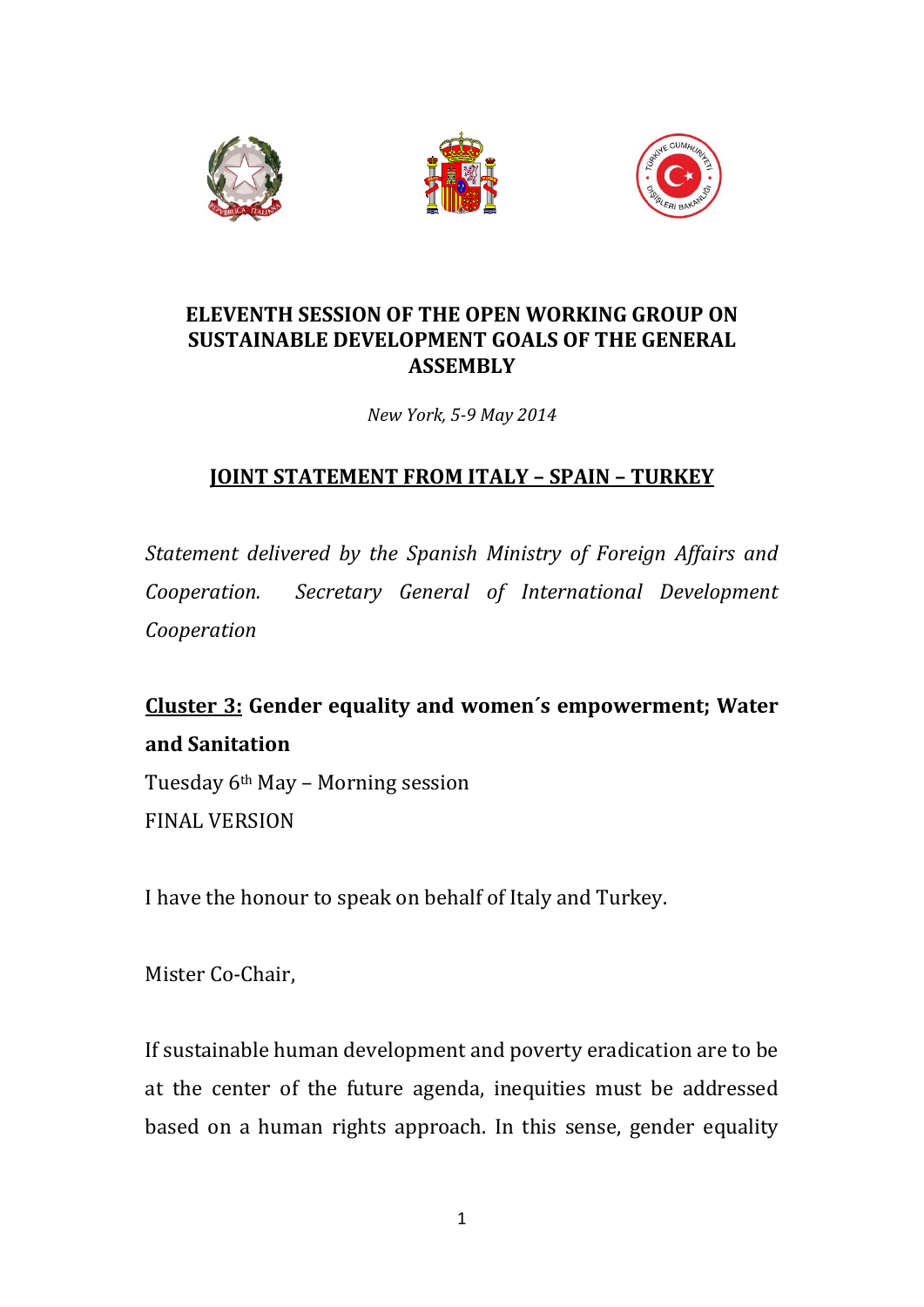and equity and women´s empowerment is absolutely vital for sustainable development.

For this reason, **our team would like to joint our statement to the overwhelming consensus on a standalone alone goal on gender equality and on mainstreaming gender throughout other SDG goals through appropriate targets and indicators about formal and real equality**, and specific goalds and targets towards eliminating all forms of discrimination against all girls and women and diminish gender inequalities. **The result of the recently 58th Commission on the Status of Women must be appropriately reflected.**

We also believe that **a specific mention to women as "agency" of development should be made to underline the proactive role women should play in the new development agenda**, not only as vulnerable persons needing to be specifically addressed, but also as fundamental actors in key processes related to food security, natural resources management and conservation and conflicts resolution. A specific reference to assistance and empowerment of migrant women should also be included.

## **Additionally, we would like to make some contributions to the proposal made by the Co-Chairs:**

- A target to implement gender-specific policies for formal and real equality and for eliminating all forms of violence and discrimination against women and girls must be also included. This situation becomes more complex when multiple discriminations occurs – gender discrimination together with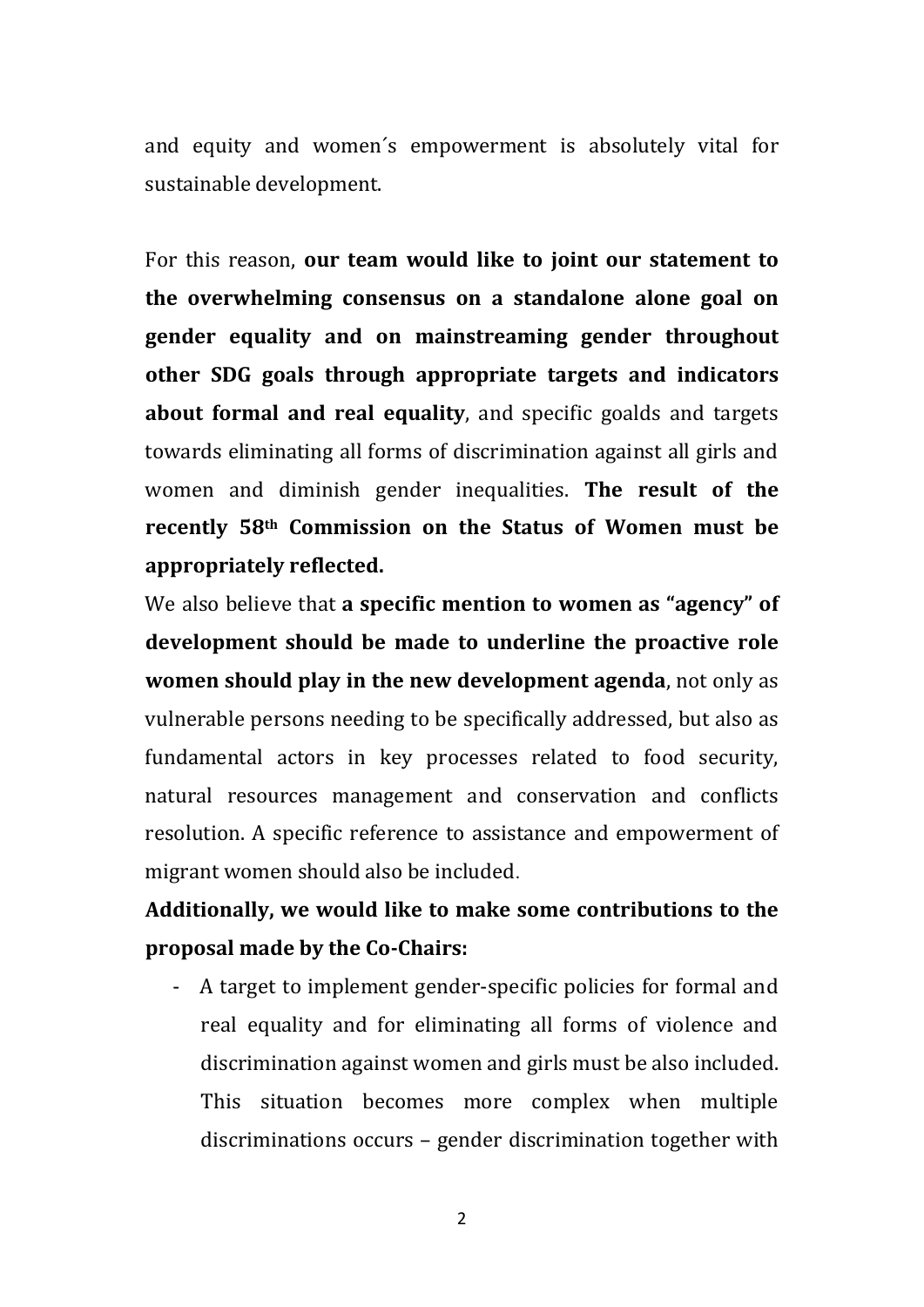caste, race, ethnic and indigenous identity, disability, marital and family status, HIV status, and sexual orientation, or when it happens in a situation of extreme poverty, armed conflicts or humanitarian crisis, or when it´s linked to human trafficking, female genital mutilation, child and forced marriages or gender-based violence. Female poverty and exclusion is evident, but at the same time women are invisible drivers of development, sustainability and peace in any region in the world.

- **Target a) should read: "by 2030 implement policies that ensure women's equal participation and empowerment at all levels of decision making; and end all forms of discrimination in law, policies and practices against women of all ages,** in order to ensure access to justice to women and girls and in particular to those belonging to vulnerable groups such as migrants and disabled".
- Furthermore, when talking about violence, women´s and girl´s trafficking for sexual purposes has not been mentioned, being one of the worst ways of gender-based violence and a problem which is increasing (although we acknowledge that it is further mentioned in Focus area 16, it should be also reflected in Focus Area 5).
- **Regarding point c), although in late years advances in women and girls' access to education have been reasonable, there is a sound lack in several regions because religious, cultural and social factors.** This must be also envisaged at this Goal.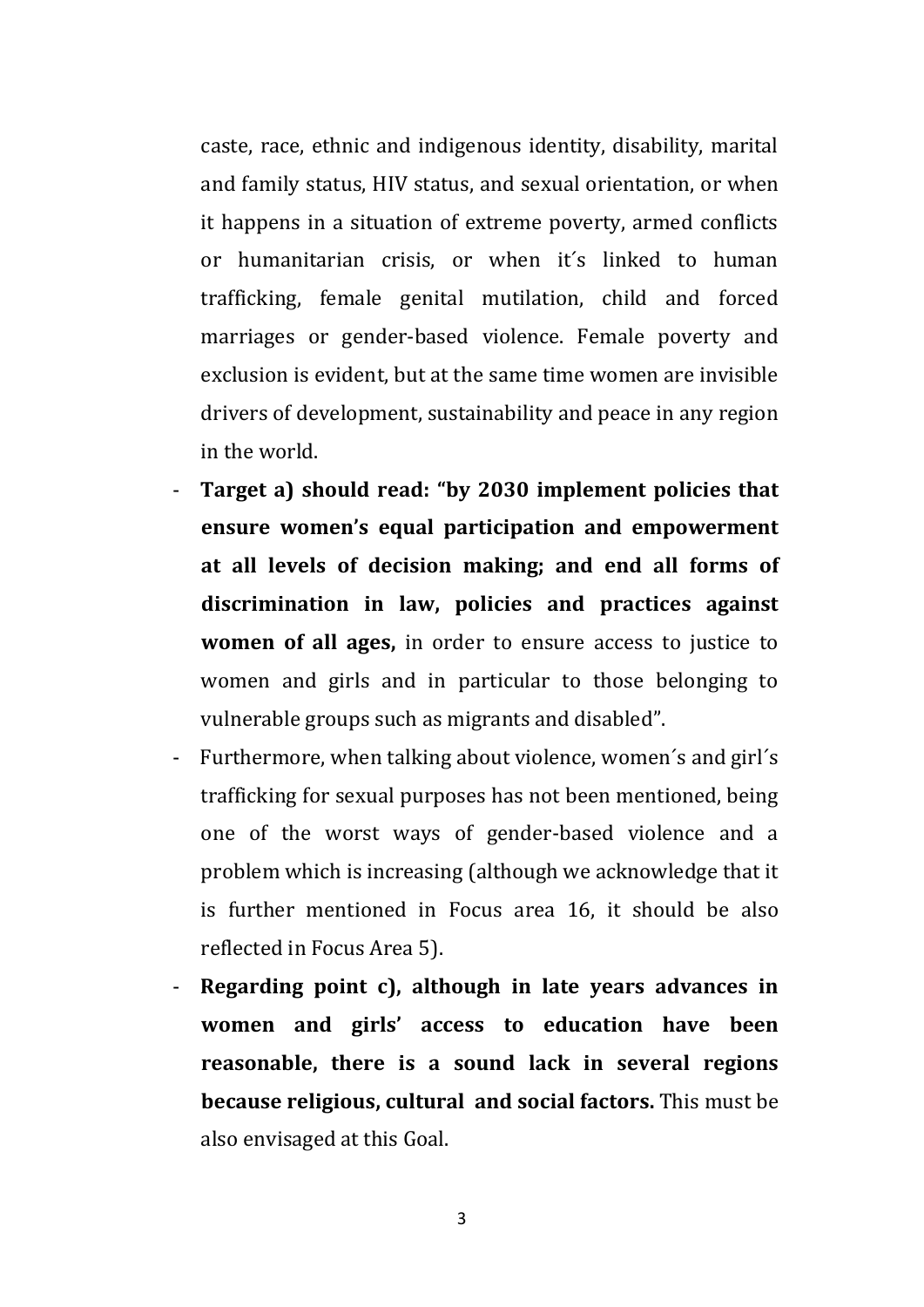- **Target g) should include "ending all forms of harmful practices including FGM"**
- **Target h) should read "by 2030 reduce and redistribute the burden of unpaid care work by promoting public awareness on shared responsibilities".**
- Promote the availability of gender disaggregated data, including gender sensitive indicators in biodiversity, to improve gender equality policies, including gender sensitive budgeting
- In order to ensure and increase the women's involvement in economic and social life as well as support their employment, **measures and/or incentives such as child care facilities, flexible working hours should be extended. Therefore a target can be added in this regard.**

Mister Co-Chair,

**Turning to Focus Area 6, our team supports a standalone goal on Water and Sanitation, for the full realization of the right to safe drinking water and sanitation**, and considering the whole water cycle.

**We would like to make the following comments on the basis of the Co-Chairs´ document**:

- **On point a), we suggest the language "prioritizing actions in favour of women and girls",** as "universal access" also includes women and girls. - There is a need to acknowledge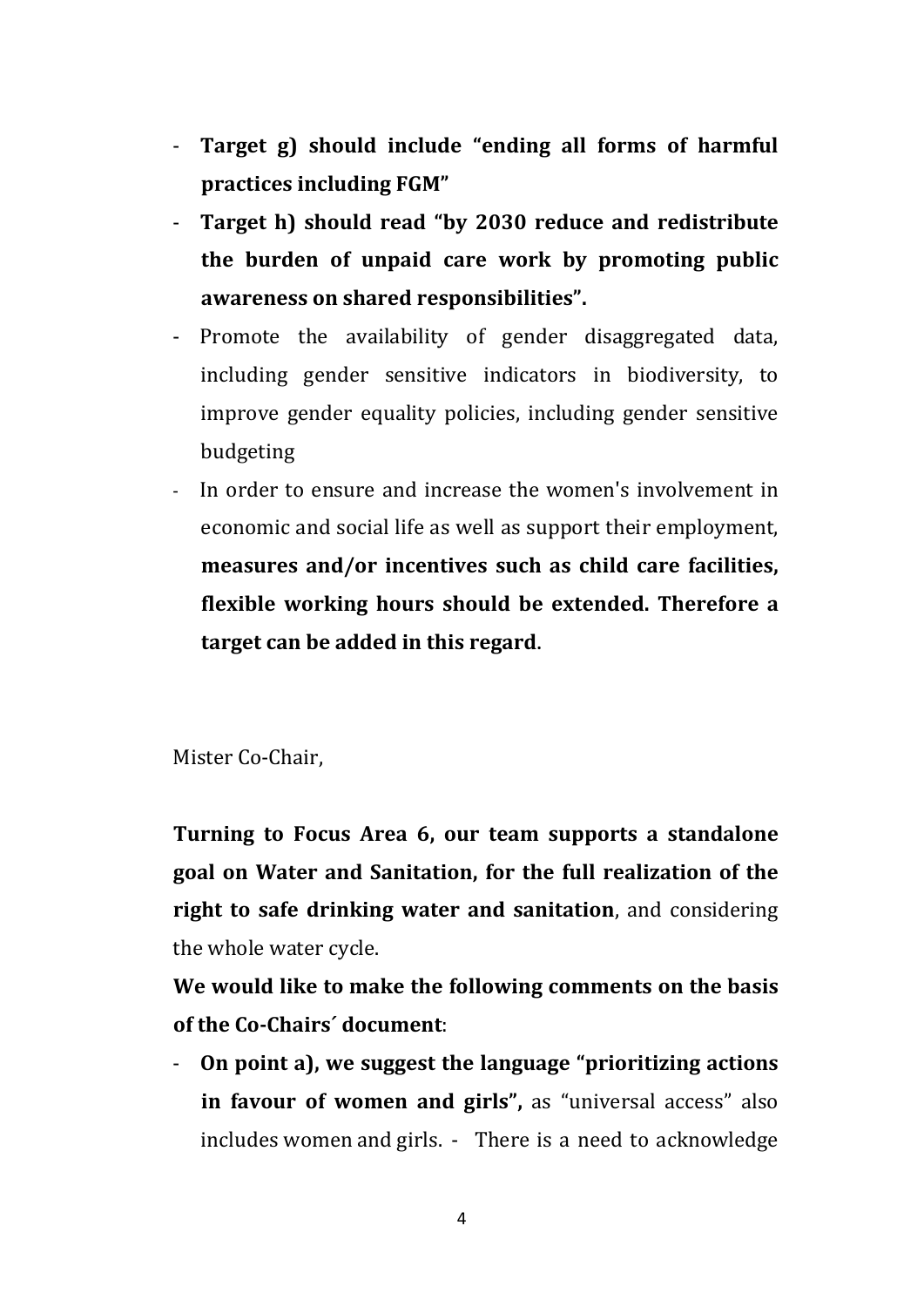and highlight the important role that women play in taking care of persons and households, in preserving natural resources and sustainability, and in guaranteeing food security and nutrition. In this sense, it is essential to empower women and women's organizations to make them participate in the decision-taking process, to be able to access to natural resources, like water and their use, and to be an active part of the development process and in the fight against poverty.

- **Regarding point b)**, it does not reflect the problem in the maintenance and exploitation of the treatment plants. **We propose the following wording: "to reduce by x% the percentage of wastewater that is not treated in treatment or reusing plants"**
- **On point d)** we would like to make a reference on "participatory management", suggesting the following text **"Implement integrated water resource management in a participatory manner, including transboundary cooperation as appropriate".**
- **For point e), we propose to add the following wording: "to implement Water Management Plans**, including inventories of basin water resources, in order to bring fresh water extraction in line with sustainable supply, protect and restore ecosystems".
- **We consider point g) to be incomplete** as it does not **consider the diversity of contexts and the existence of many other efficient solutions apart from rainwater**

5